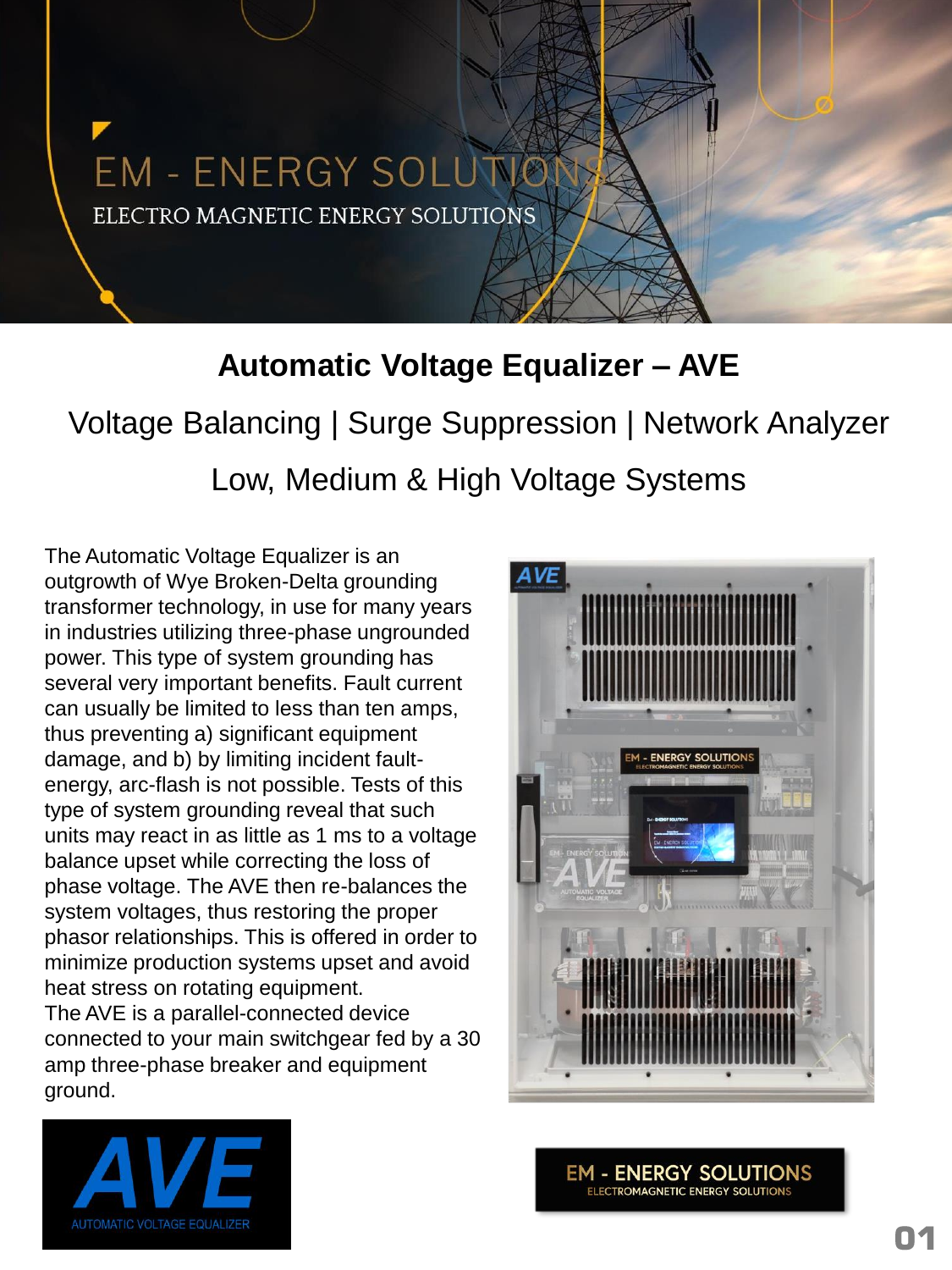### **Voltage Balancing**



The Waveform log above is captured by EMES PQA during welding machine operation and shows the exact moment when AVE is activated. The Waveform before the AVE activation is distorted with a high voltage unbalance (8-9%). After AVE activation, we see a short transitional period of 30-40ms where the unit stabilizes the system, mitigates harmonic distortion, eliminates transients, and reduces voltage unbalance (0.5%). After the AVE is activated, we can see a perfect sine wave and a 100% balanced system.



**Loss of Phase (grounded) speed of operation**

Picture shows how fast the AVE reacts to a voltage imbalance and stabilizes the system. The reaction time is less than 0.9ms.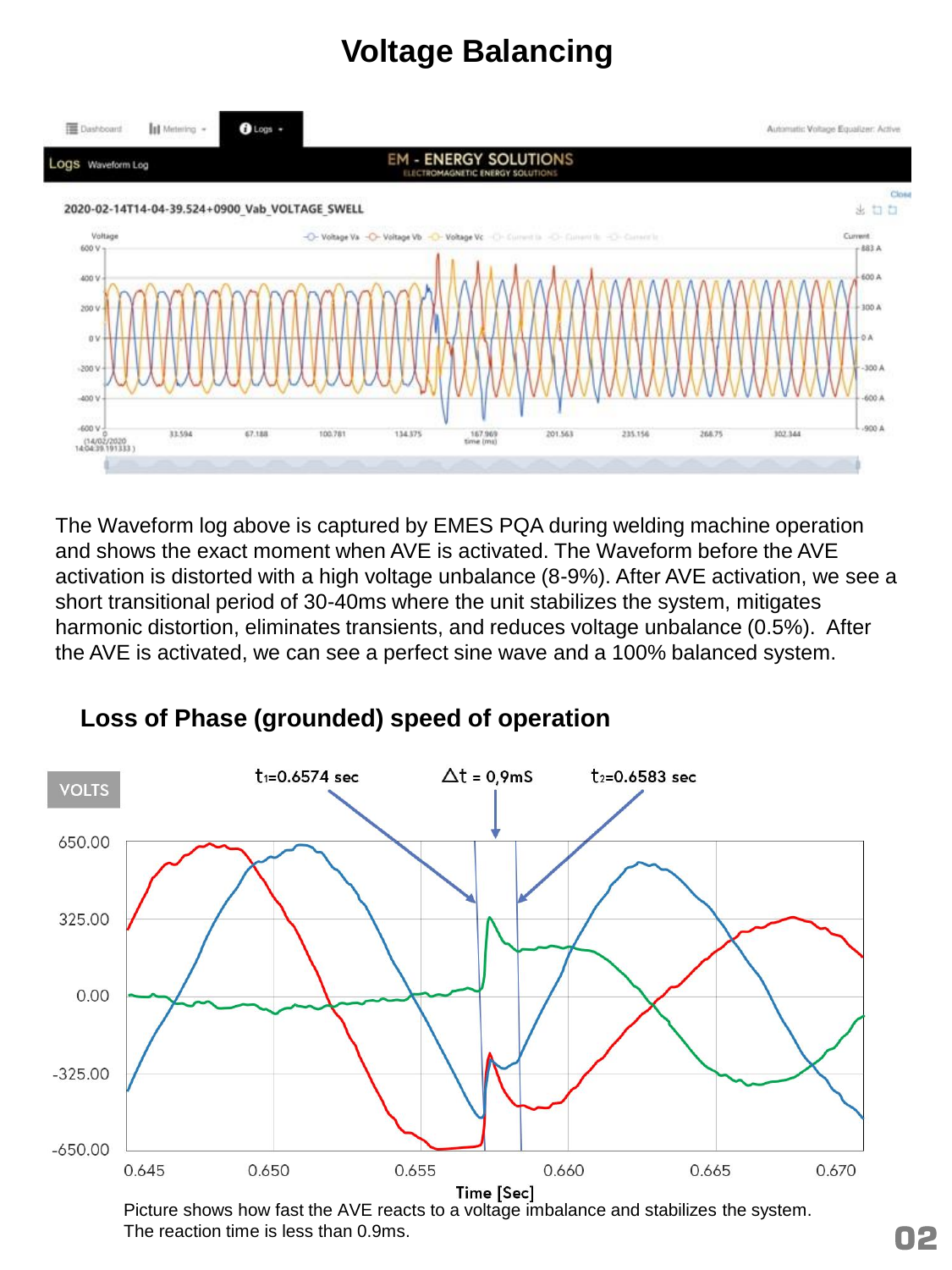#### **Reacting to Ground Fault**



#### **Ground fault recovery with AVE**



Graph shows waveform and phasor diagram for a 3-phase distribution system with ground fault on phase B with AVE deactivated.

Graph shows waveform and phasor diagram for a 3-phase distribution system with ground fault on phase B when AVE is activated.